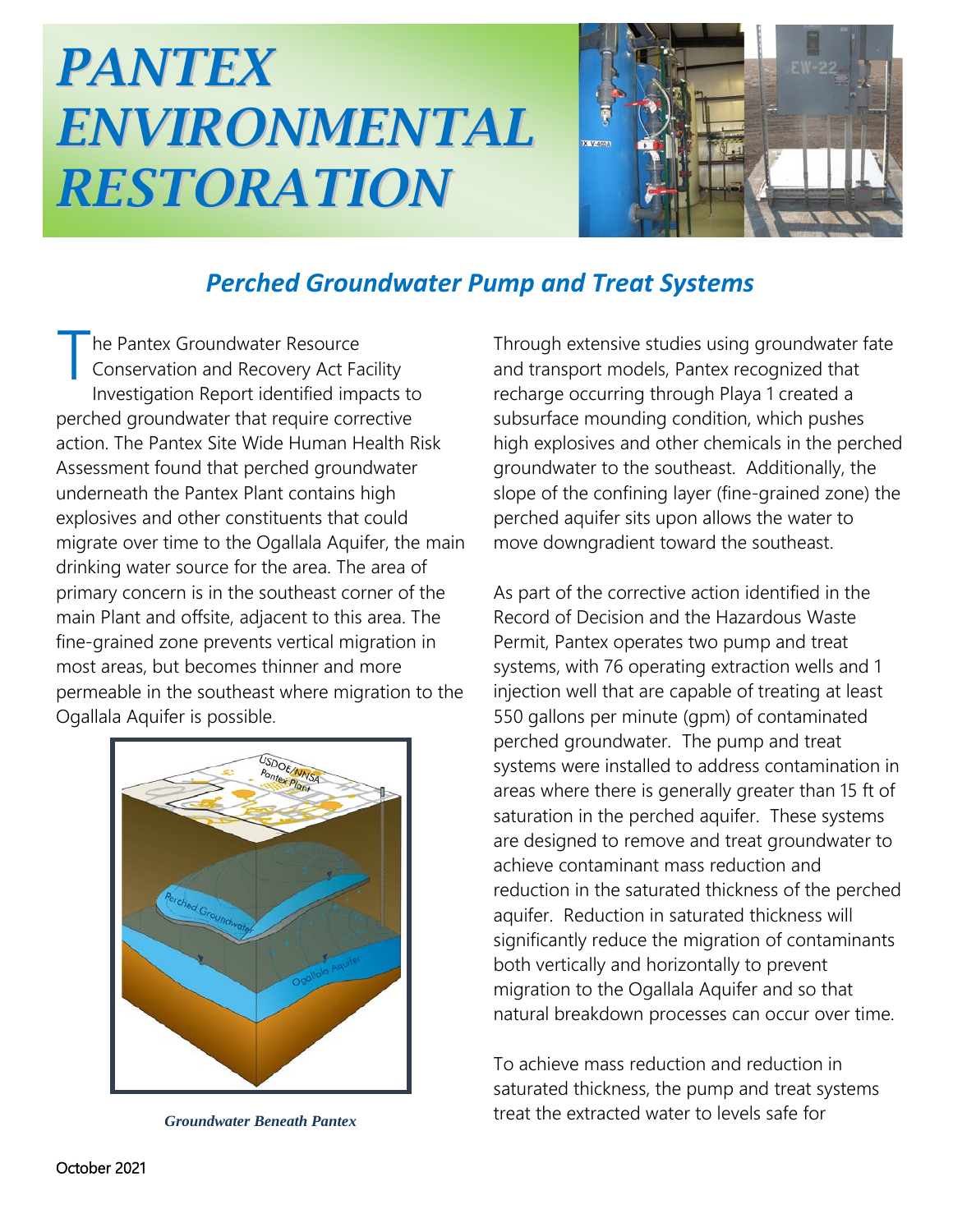residential use before the effluent is sent to wastewater treatment facility and irrigation system for beneficial use. The treated water is also used for industrial purposes including dust suppression, maintenance of landfill covers, and for industrial or construction operations as needed. Pantex also uses the treated water to mix with the amendment injected into the in situ bioremediation systems.

The Playa 1 Pump and Treat System (P1PTS) was installed by late 2008, and the system became fully operational in January 2009. This system was installed as part of the final Remedial Action to reduce the mound of water beneath Playa 1 that provides the driving force for water and contaminant movement to the southeast. The system also removes contaminant mass from the water before sending the treated water to be used beneficially, if available.



*Plume Boundary and Groundwater Remedies (2020)*

The Southeast Pump and Treat System (SEPTS) has been operating since 1995 when it started as a

treatability study. It has been expanded with more extraction wells and the capacity to treat boron and hexavalent chromium to become part of the final remedy for the southeastern portion of the groundwater plumes. The purpose of this system is to remove water and contaminant mass. While the primary goal is to beneficially use the water, the SEPTS retains the capability for injection back into the perched zone, as necessary. The pump and treat systems remove high explosives, primarily RDX, solvents such as TCE, hexavalent chromium, and boron. The systems treat the water through a series of granular activated carbon tanks to remove organic contaminants including high explosives and solvents. Metals such as hexavalent chromium and boron are removed through ion exchange resin beds.



*Ion Exchange and Effluent Tanks at SEPTS*

The systems have treated an average of 230 million gallons of water and removed an average of 1,000 lbs of contaminants per year since the start of the Remedial Action. By 2020, Pantex treated 2.9 billion gallons of impacted perched water while removing about 15,535 lbs of contaminants.